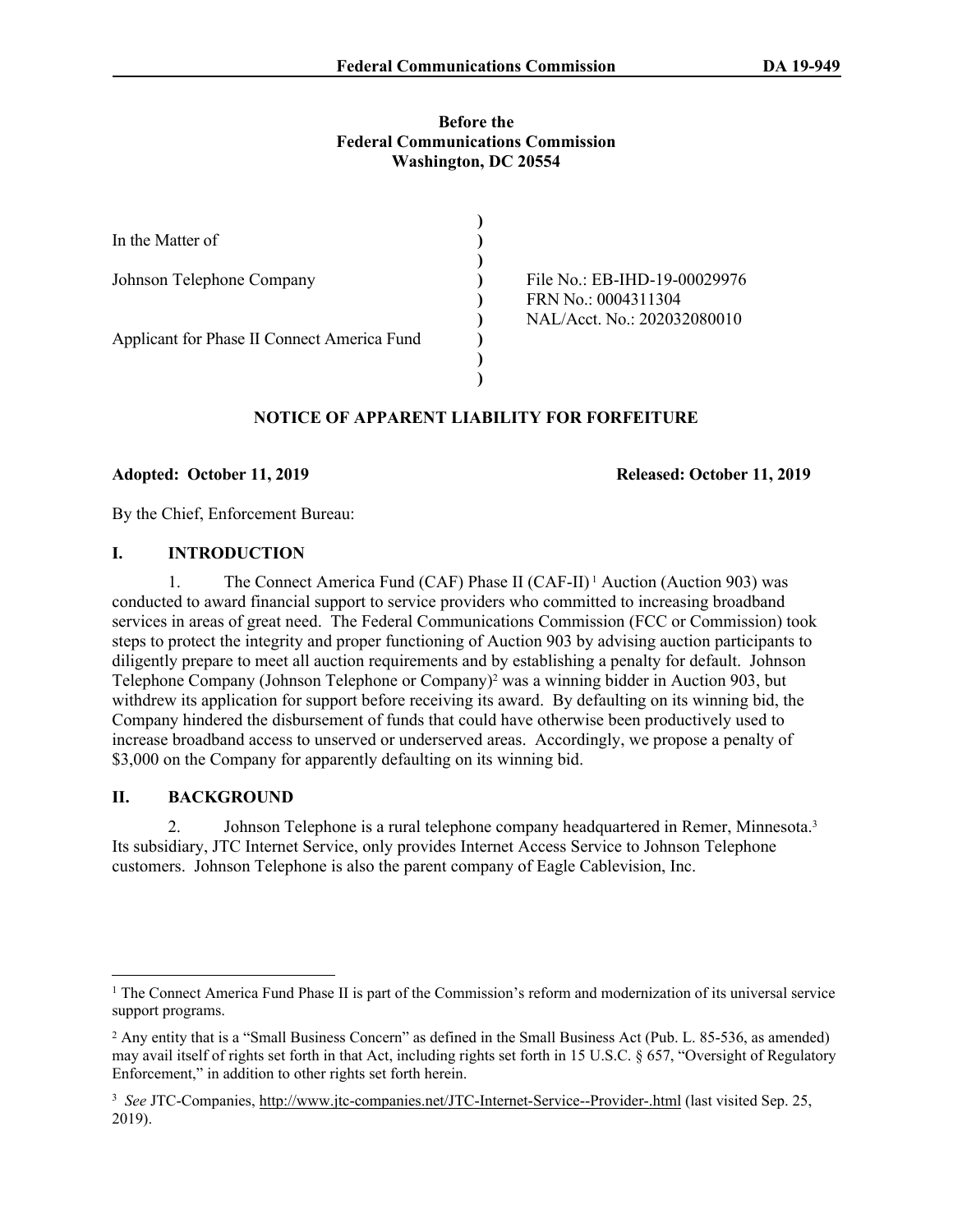3. The Commission conducted Auction 903 between July 24, 2018 and August 21, 2018, to allocate CAF-II monetary support to certain eligible areas<sup>4</sup> across the United States. Auction 903 was slated to award up to \$198 million in annual support, a total of \$1.98 billion over ten years, in ongoing high-cost universal service support to service providers that committed to offering voice and broadband services in unserved areas.<sup>5</sup> Using a multiple-round, reverse auction, Auction 903 was intended to close the digital divide for all Americans, including those in the rural areas of our country.<sup>6</sup>

4. In establishing procedures for Auction 903, the Commission was explicit as to the requirements a bidder must meet and the consequences for falling short of those requirements, including the penalties for default.<sup>7</sup> In a February 1, 2018 Public Notice (*Phase II Auction Procedures Public*  Notice), the Commission established a bidding process with clear dates and deadlines.<sup>8</sup> Each bidder was first required to file FCC Form 183 (Short-Form Application) no later than March 30, 2018.<sup>9</sup> Bidders were required to provide information in the Short-Form Application that demonstrated their baseline financial qualifications and technical capabilities in order to establish eligibility.10 After reviewing the Short-Form Applications, the Commission announced the applicants qualified to participate in Auction 903.<sup>11</sup>

5. Once Auction 903 bidding began, the Commission conducted a multi-round, descending clock auction.12 The minimum geographic areas established by the Commission for bidding in Auction 903 were Census Block Groups (CBGs) that contained one or more eligible census blocks, identified in a list released by the Commission's Wireline Competition Bureau (WCB) in December 2017.13 The list of CBGs included approximately 214,000 eligible census blocks, located in approximately 30,300 CBGs.<sup>14</sup>

6 *Id.* at 1428, paras. 1-2.

<sup>8</sup> *Phase II Auction Procedures Public Notice,* 33 FCC Rcd at 1432, para. 10.

9 *Id.*

<sup>10</sup> *Id.* at 1438-9, para. 21.

<sup>12</sup> *Phase II Auction Procedures Public Notice,* 33 FCC Rcd at 1493, para 199.

<sup>14</sup> *Id.*

<sup>4</sup> *See Wireline Competition Bureau Releases List and Map of Eligible Census Blocks for the Connect America Fund Phase II Auction (Auction 903)*, AU Docket No. 17-182, WC Docket No. 10-90, Public Notice, 32 FCC Rcd 10381 (WCB 2017) (*Eligible Census Block List Public Notice*)*.* The list of census blocks can be found at <https://www.fcc.gov/files/caf2auctionpublishblockcsv>.

<sup>5</sup> *Connect America Fund Phase II Auction Scheduled for July 24, 2018 Notice and Filing Requirements and Other Procedures for Auction 903*, AU Docket No. 17-182, WC Docket No. 10-90, Public Notice, 33 FCC Rcd 1428, para. 1 (2018), (*Phase II Auction Procedures Public Notice*).

<sup>7</sup> *Connect America Fund et al.*, Report and Order and Further Notice of Proposed Rulemaking, 31 FCC Rcd 5949, 6000, para. 143 (2016), (*Phase II Auction Order and/or FNPRM*); *Phase II Auction Procedures Public Notice,* 33 FCC Rcd at 1471-2, paras. 111-119.

<sup>11</sup> *See 220 Applicants Qualified to Bid in the Connect America Fund Phase II Auction (Auction 903)*, *Bidding to Begin on July 24, 2018*, AU Docket No. 17-182, WC Docket No. 10-90, Public Notice, 33 FCC Rcd 6171, 6176, paras. 27-28 (Rural Broadband Task Force/WTB/WCB 2018) (*Qualified Bidders Public Notice*).

<sup>13</sup> *See Eligible Census Block List Public Notice,* 32 FCC Rcd at 10381.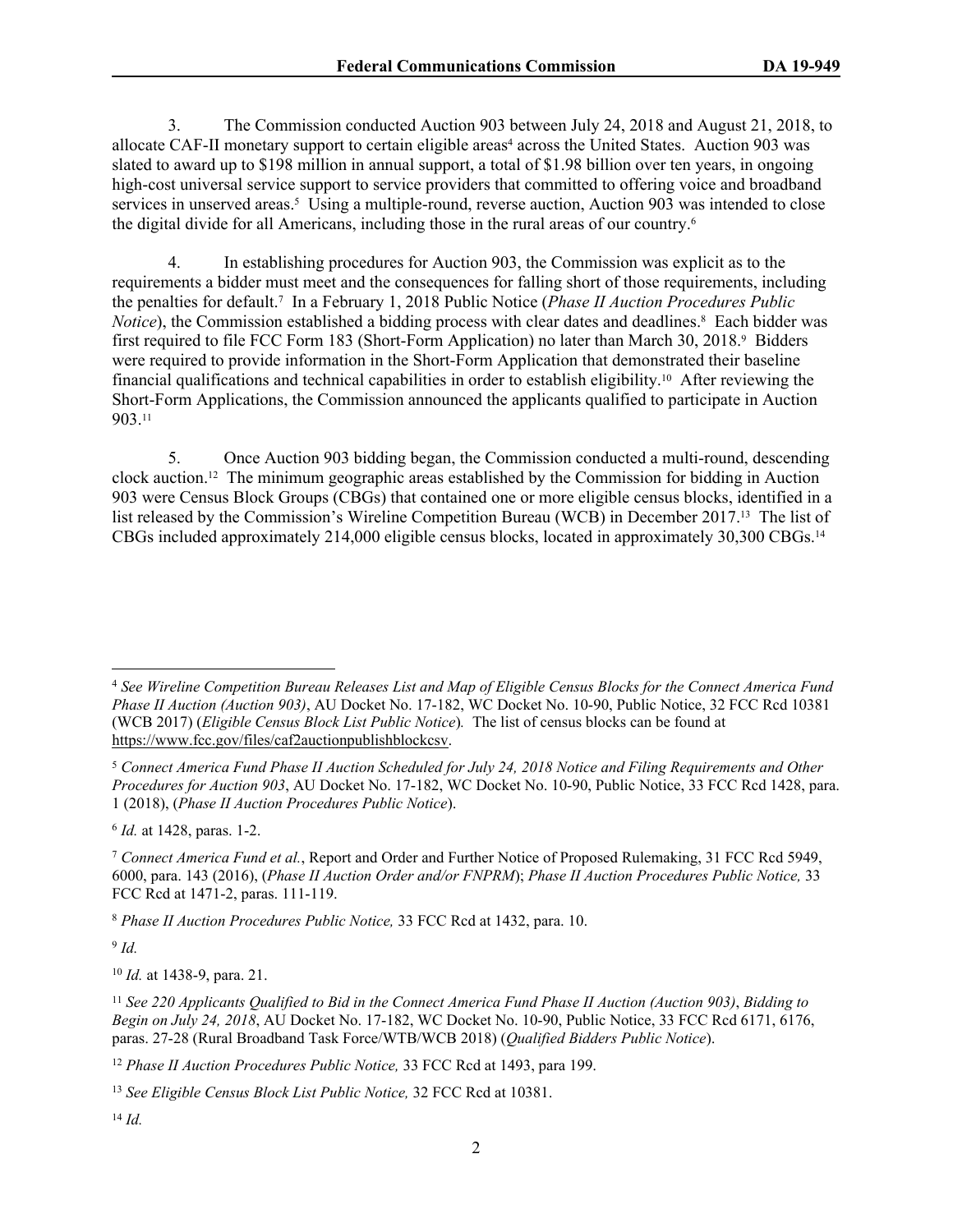6. On August, 28, 2018, the Commission released a Public Notice identifying the 103 winning bidders who had won \$1.488 billion in support over a ten-year period.<sup>15</sup> Winning bidders were given the opportunity to assign some or all of their winning bids to related entities by September 14, 2018.16 Additionally, winning bidders were required to submit a post-auction application for support, FCC Form 683 (Long-Form Application), no later than October 15, 2018.

7. The Company timely submitted its Short-Form Application to participate in Auction 90317 and was a successful bidder, winning \$81,272.00 of support for one CBG covering 47 locations in Minnesota. The Company did not file a Long-Form Application. On October 19, 2018, the Company notified WCB that it would default on its winning bid.18 The Company did not provide an explanation for its default. On April 3, 2019, WCB referred Johnson Telephone and other defaulting bidders to the Enforcement Bureau for enforcement action.<sup>19</sup>

#### **III. DISCUSSION**

8. In establishing the procedures for Auction 903, the Commission was unambiguous in the requirements each bidder must meet and the consequences of failing to meet any requirement, stating:

Any Auction 903 winning bidder or long-form applicant will be subject to a forfeiture in the event of a default before it is authorized to begin receiving support. A winning bidder or long-form applicant will be considered in default and will be subject to forfeiture if it fails to timely file a long-form application, fails to meet the document submission deadlines, is found ineligible or unqualified to receive Phase II support by the Bureaus on delegated authority, and or otherwise defaults on its winning bids or is disqualified for any reason prior to the authorization of support. Any such determination by the Bureaus shall be final, and a winning bidder or long-form applicant shall have no opportunity to cure through additional submissions, negotiations, or otherwise. **Agreeing to such payment in the event of a default is a condition for participating in the Phase II auction** (emphasis added).<sup>20</sup>

Because the Company apparently defaulted on its Auction 903 winning bidder obligations, we find that the Company apparently willfully violated the Commission's rules and orders governing Auction 903.

9. Under Section 503(b)(1) of the Communications Act of 1934, as amended (the Act), any person who is determined by the Commission to have willfully or repeatedly failed to comply with any provision of the Act or any rule, regulation, or order issued by the Commission shall be liable to the

<sup>15</sup> *See Connect America Fund Phase II Auction (Auction 903) Closes; Winning Bidders Announced; FCC Form 683 Due October 15, 2018*, AU Docket No. 17-182, WC Docket No. 10-90, Public Notice, 33 FCC Rcd 8257 (Rural Broadband Task Force/WTB/WCB 2018) (*Auction 903 Closing Public Notice*).

<sup>16</sup> *Id.* at 8259-60, paras. 9-13.

<sup>&</sup>lt;sup>17</sup> See Johnson Telephone Company, Auction 903 FCC Form 183 Application, File No. 0008152019, (filed Mar. 28, 2018). The Company was classified as eligible to participate in the auction. *See Qualified Bidders Public Notice*, 33 FCC Rcd at 6184-95 (Attach. A: Qualified Bidders sorted by applicant name).

<sup>&</sup>lt;sup>18</sup> E-mail from Dwayne Johnson, Vice President, Johnson Telephone Company, to Auction 903, Federal Communications Commission, (Oct. 19, 2018).

<sup>19</sup> *Connect America Fund Phase II Auction Support for 822 Winning Bids Ready to be Authorized; Bid Defaults Determined,* Public Notice, 34 FCC Rcd 2076 (Rural Broadband Task Force/OEA/WCB 2019) and Attach. B (*Auction 903 Authorization & Default Public Notice*).

<sup>20</sup> *Phase II Auction Procedures Public Notice,* 33 FCC Rcd at 1520, para. 314.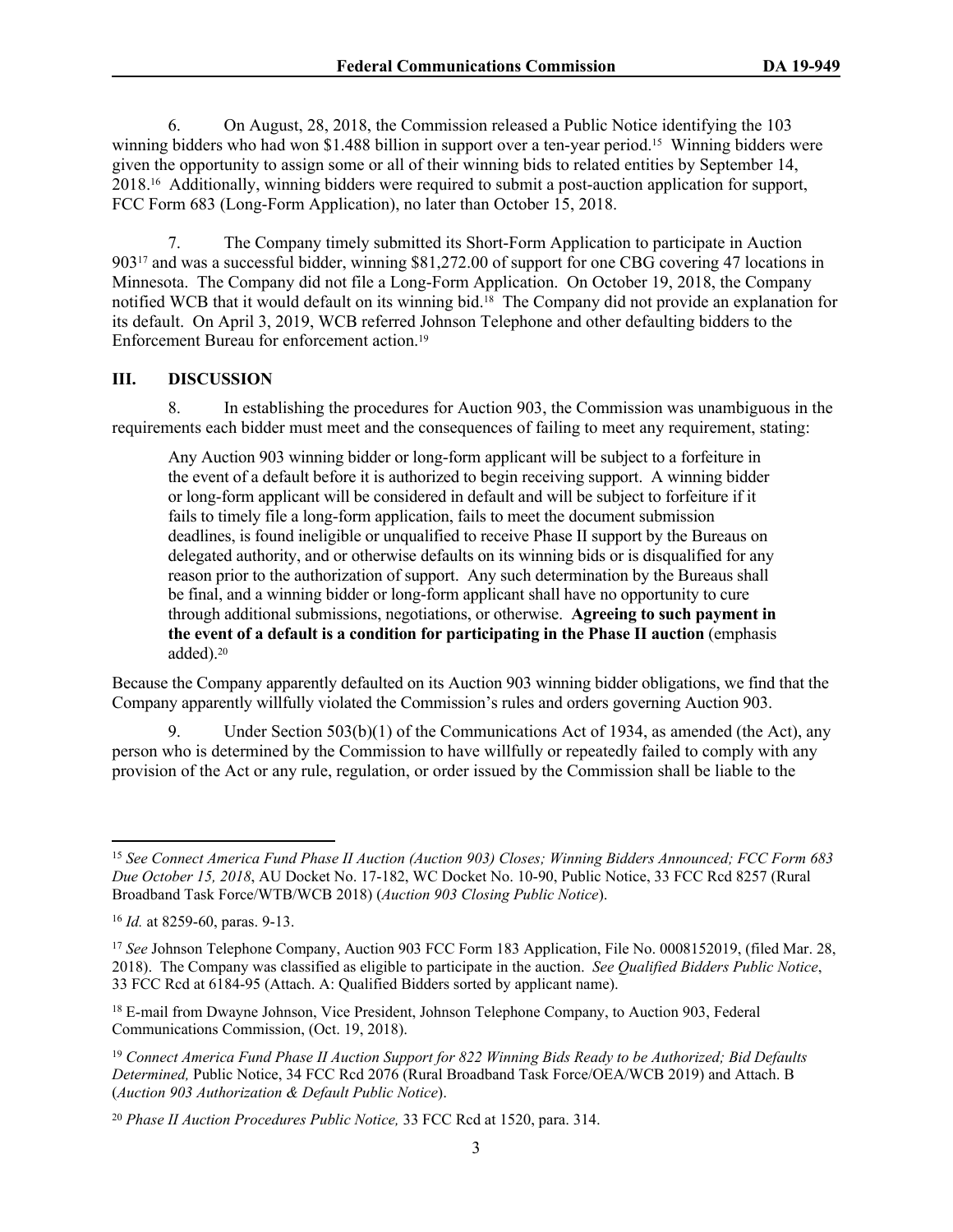United States for a forfeiture penalty.21 In order to impose such a forfeiture penalty, the Commission must issue a notice of apparent liability, the notice must be received, and the person against whom the notice has been issued must have an opportunity to show, in writing, why no such forfeiture penalty should be imposed.22 The Commission will then issue a forfeiture if it finds, by a preponderance of the evidence, that the person has willfully or repeatedly violated the Act or a Commission rule.<sup>23</sup>

10. By withdrawing its application for support, the Company apparently defaulted on its winning bid for Auction 903 in apparent violation of section 1.21004(a) of the Commission's rules and the procedures established specifically for Auction 903.24 Pursuant to section 1.21004(a), a winning bidder of a Commission auction that, for any reason, is not subsequently authorized to receive support has defaulted on its bid and is liable for a default payment.25 Section 1.21004(b) authorizes the Commission to calculate the default payment by a method established in a public notice prior to competitive bidding. In Auction 903, however, the Commission concluded that it would impose a forfeiture in lieu of a default payment.26 Furthermore, the Company agreed to this default payment as a condition to participating in Auction 903.<sup>27</sup>

11. The prohibition against default in section 1.21004 applies regardless of the reason for default and imposes a measured penalty directly correlated to the amount of support awarded with a cap to prevent outsized penalties. Moreover, we reiterate that the penalties for default were clearly stated in the *Phase II Auction Procedures Public Notice* before bidding ever began, so the Company can reasonably be expected to have considered the associated penalty both into its decision to bid for support, and the decision to subsequently default on its bid.

12. The Company's failure to adhere to the established auction procedures was disruptive to the integrity and efficiency of the auctions process. The Commission adopted the forfeiture policy for Auction 903 "to impress upon recipients the importance of being prepared to meet all requirements for the post-selection review process and to emphasize the requirement that participants conduct a due diligence review to ensure that they are qualified to participate in the auction and meet its terms and conditions."28 Therefore, participants were expected to plan diligently to fulfill the obligations undertaken in Auction 903, including planning for any difficulties or other contingencies that arose during the process. By becoming a successful bidder and later choosing not to proceed with its service plans and the obligations it undertook for Auction 903, the Company hindered the disbursement of funds that could have gone to another provider, and thereby further delayed the advancements in broadband offerings in the CBG where

<sup>22</sup> *See* 47 U.S.C. § 503(b); 47 CFR § 1.80(f).

<sup>21</sup> *See* 47 U.S.C. § 503(b)(1)(B); 47 CFR § 1.80(a)(1); *see also* 47 U.S.C. § 503(b)(1)(D) (forfeitures for violation of 18 U.S.C. § 1464). Section 312(f)(1) of the Act defines willful as "the conscious and deliberate commission or omission of [any] act, irrespective of any intent to violate" the law. 47 U.S.C. § 312(f)(1). The legislative history to section  $312(f)(1)$  of the Act clarifies that this definition of willful applies to both sections 312 and 503(b) of the Act, H.R. Rep. No. 97-765, 97th Cong. 2d Sess. 51 (1982), and the Commission has so interpreted the term in the section 503(b) context. *See, e.g., Southern California Broadcasting Co.*, Memorandum Opinion and Order, 6 FCC Rcd 4387, 4388 (1991) (*Southern California Broadcasting Co.*).

<sup>23</sup> *See, e.g., SBC Communications, Inc.,* Forfeiture Order, 17 FCC Rcd 7589, 7591, para. 4 (2002) (forfeiture paid).

<sup>24</sup> *Phase II Auction Procedures Public Notice,* 33 FCC Rcd at 1520-22, paras. 314-316.

<sup>25</sup> 47 CFR § 1.21004(a).

<sup>26</sup> *Phase II Auction Order*, 31 FCC Rcd at 6000, para. 143; *Phase II Auction Procedures Public Notice*, 33 FCC Rcd at 1521, para. 315.

<sup>27</sup> *Id.* at 1521, para. 314.

<sup>28</sup> *Phase II Auction Order*, 31 FCC Rcd at 6001, para. 145.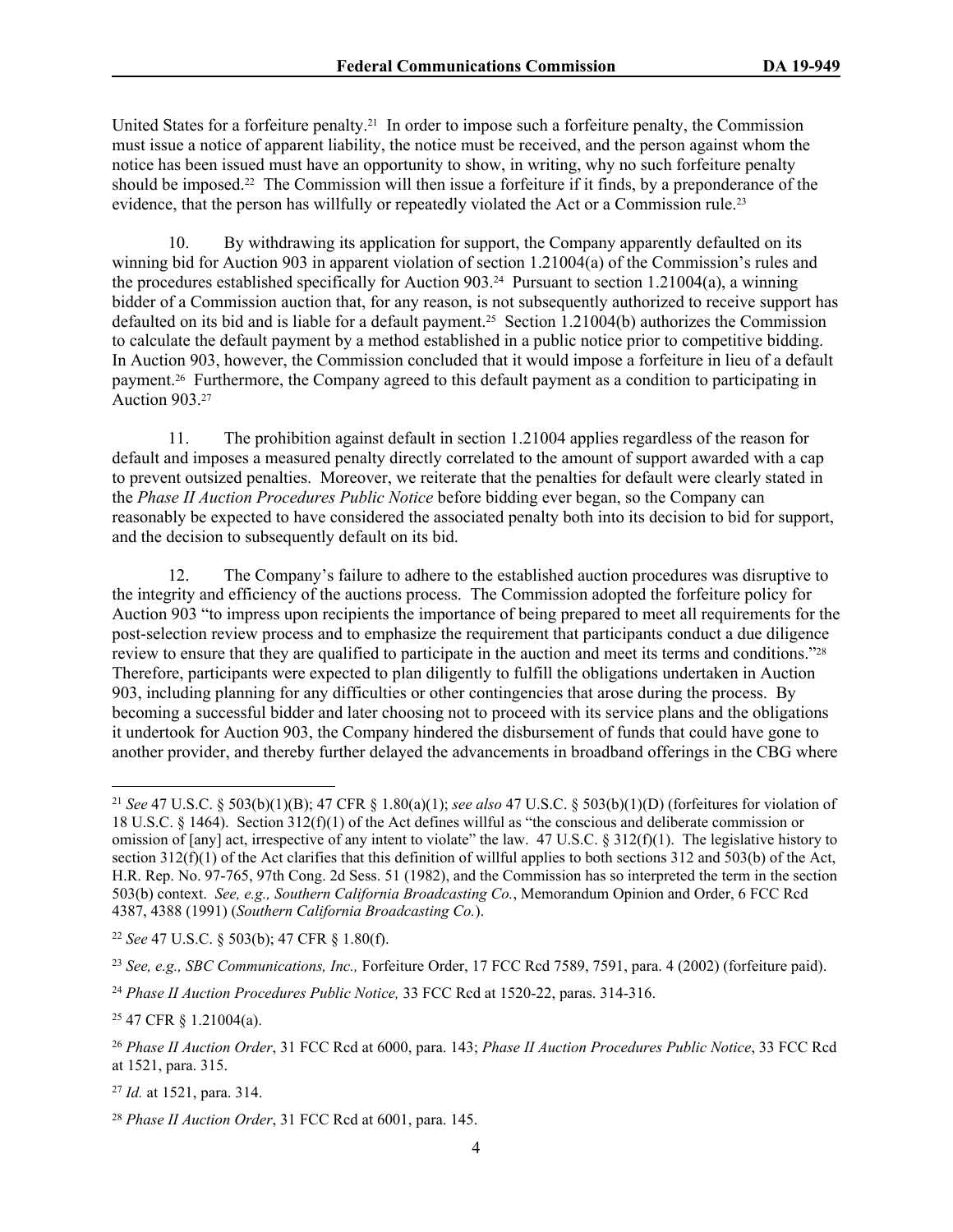it defaulted on its winning bid. Furthermore, defaulting on bids imposes a cost to the CAF-II in administrative time spent on reviewing the bid and awarding the support. Likewise, default negatively impacts the residents of the corresponding CBG in lost opportunities and delays in launching affordable services.

13. The Commission's *Forfeiture Policy Statement*29 specifies that the Commission shall impose a forfeiture based upon consideration of the factors enumerated in section 503(b)(2)(E) of the Act, 47 U.S.C. § 503(b)(2)(E), such as "the nature, circumstances, extent and gravity of the violation, and, with respect to the violator, the degree of culpability, any history of prior offenses, ability to pay, and such other matters as justice may require."<sup>30</sup> Moreover, section 312(f)(1) of the Act defines willful as "the conscious and deliberate commission or omission of such act, *irrespective of any intent* to violate . . . any rule or regulation of the Commission . . . . "31 As discussed herein, the Company agreed, prior to participating in Auction 903, to be subject to a forfeiture in the event of default. Additionally, the Company was cautioned to carefully craft its plans to meet all auction requirements and to prepare for any complications that could occur.32 In considering these factors as well as the procedures established for Auction 903 and the *Forfeiture Policy Statement*¸ we believe that a forfeiture is warranted against the Company for its apparent willful violation of section 1.21004 of the Commission's rules and the procedures established for Auction 903.

14. We also find that the Company has apparently committed one violation by defaulting on its winning bid in one CBG, and is therefore apparently liable for a forfeiture of \$3,000. For Auction 903, the Commission established a base forfeiture of \$3,000 per violation in the event of an auction default, meaning there would be a separate violation for each geographic unit subject to a bid.33 The Commission deemed a \$3,000 base forfeiture appropriate, explaining that it was equivalent to the base forfeiture usually imposed for failing to file required forms or information with the Commission, as the Commission would be prevented from assessing a winning bidder's qualifications. Acknowledging that not all defaults would relate to the failure to submit the required forms or information, the Commission nonetheless concluded that for administrative simplicity and to provide bidders with certainty as to the base forfeiture that would apply for all pre-authorization defaults, it was reasonable to subject all bidders to the same \$3,000 base forfeiture per violation. Therefore, the Company's default in one geographic unit subjects it to a \$3,000 base forfeiture.

15. The \$3,000 base forfeiture is consistent with the caps established for default penalties in Auction 903. To prevent the base forfeiture amount from being disproportionate to the amount of a winning bidder's bid, the Commission limited the total base forfeiture for Auction 903 to 5% of the bidder's total assigned support for the CBG in which it was defaulting.<sup>34</sup> The Commission regarded 5%

 $31\,47\,$  U.S.C. §  $312(f)(1)$  (emphasis added). The legislative history to Section  $312(f)(1)$  of the Act clarifies that this definition of willful applies to both Sections 312 and 503(b) of the Act, H.R. Rep. No. 97-765, 97th Cong. 2d Sess. 51 (1982), and the Commission has so interpreted the term in the Section 503(b) context. *See, e.g., Southern California Broadcasting Co.*, 6 FCC Rcd at 4388.

<sup>32</sup> *Phase II Auction Procedures Public Notice,* 33 FCC Rcd at 1471-2, paras. 111-119.

<sup>33</sup> *Id.*

<sup>29</sup> *The Commission's Forfeiture Policy Statement and Amendment of Section 1.80 of the Rules to Incorporate the Forfeiture Guidelines*, 12 FCC Rcd 17087, 17113 (1997), *recons. denied* 15 FCC Rcd 303 (1999) (*Forfeiture Policy Statement*); 47 CFR § 1.80(b).

<sup>30</sup> *Forfeiture Policy Statement,* 12 FCC Rcd at 17100-101, para. 27.

<sup>34</sup> *Phase II Auction Order*, 31 FCC Rcd at 6000-01, para. 144; *Phase II Auction Procedures Public Notice*, 33 FCC Rcd at 1521, para. 315. This would occur in situations where the dollar amount associated with the bid is low. For example, assume Bidder A's winning bid includes 100 CBGs for \$100,000 over the 10-year support term. We may impose a base forfeiture of \$5,000 (5% of \$100,000) because otherwise the base forfeiture would be \$300,000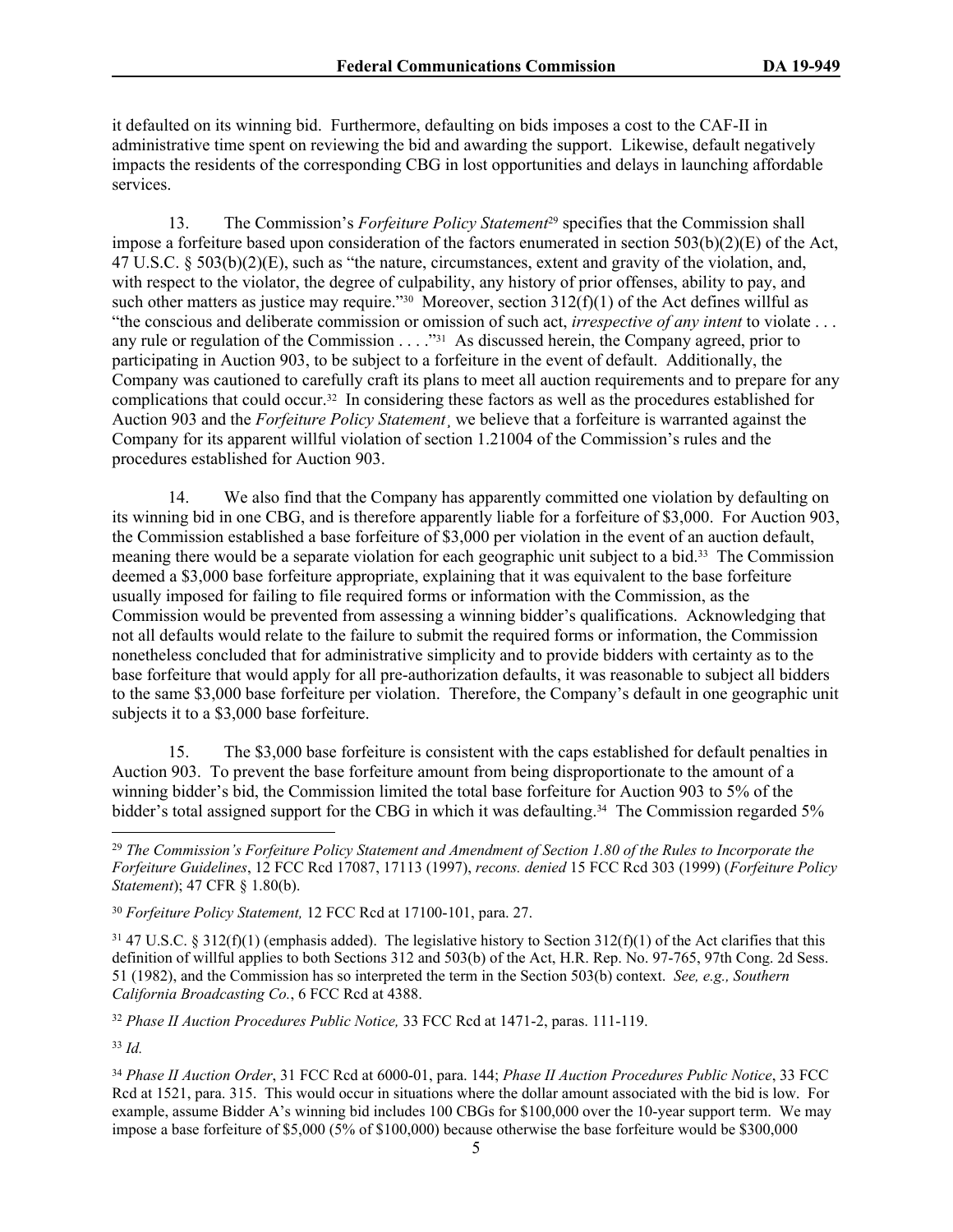of the total bid amount as not unduly punitive, while providing sufficient incentive for auction participants to diligently inform themselves of the obligations associated with participation in the auction.35 The Company's total winning bid amounted to \$81,272.00 thereby capping the maximum fine at \$4,063.00, which is 5% of the Company's total support won in Minnesota. Thus, in accordance with the *Auction 903 Procedures Public Notice*, the \$3,000.00 forfeiture does not exceed the 5% cap of the Company's total winning bid and is consistent with the procedures established for Auction 903.

16. Finally, after considering all the circumstances presented in the instant case, we conclude that a departure from the base forfeiture is not warranted here. For Auction 903 defaults, the Commission allowed for adjustment of the total base forfeiture, upward or downward, based on the criteria set forth in the Commission's forfeiture guidelines, notwithstanding the 5% limitation on base forfeitures as discussed above.36 However, on balance, we find that there are no other factors present in the instant case that would justify a departure from the established base forfeiture. Accordingly, we find that a forfeiture in the amount of \$3,000.00 against the Company is appropriate here.

## **IV. ORDERING CLAUSES**

17. **ACCORDINGLY, IT IS ORDERED**, pursuant to section 503(b) of the Communications  $Act^{37}$  and section 1.80 of the Commission's rules,<sup>38</sup> that Johnson Telephone Company is hereby **NOTIFIED** of its **APPARENT LIABILITY FOR FORFEITURE** in the amount of three thousand dollars (\$3,000.00) for its willful violation of section 1.21004(a) of the Commission's rules,<sup>39</sup> and the procedures established specifically for Auction 903 in the *Phase II Auction Procedures Public Notice.*

18. **IT IS FURTHER ORDERED**, pursuant to section 1.80 of the Commission's rules,<sup>40</sup> that within thirty (30) calendar days of the release date of this Notice, Johnson Telephone Company **SHALL PAY** the full amount of the proposed forfeiture or **SHALL FILE** a written statement seeking reduction or cancellation of the proposed forfeiture consistent with paragraph 21 below.

19. Johnson Telephone Company shall send electronic notification of payment to Jeffrey Gee and to Genevieve Ross, Enforcement Bureau, Federal Communications Commission, at Jeffrey.Gee@fcc.gov and Genevieve.Ross@fcc.gov, on the date said payment is made. Payment of the forfeiture must be made by wire transfer, credit card, or ACH (Automated Clearing House) debit from a bank account using the Commission's Fee Filer (the Commission's online payment system).<sup>41</sup> The

<sup>36</sup> *See* 47 U.S.C. § 503(b)(2)(B); 47 CFR § 1.80(b)(8), note to paragraph (b)(8); *Phase II Auction Order*, 31 FCC Rcd at 6000-01, para. 143; *Phase II Auction Procedures Public Notice*, 33 FCC Rcd at 1521, para. 315.

<sup>37</sup> 47 U.S.C. § 503(b).

<sup>38</sup> 47 CFR § 1.80.

<sup>39</sup> 47 CFR § 1.21004(a).

<sup>40</sup> 47 CFR § 1.80.

<sup>(\$3,000</sup> x 100 CBGs), which is three times the entire bid amount. In contrast, if Bidder B's winning bid includes 100 CBGs for \$7,000,000 over the support term, we may impose a base forfeiture of \$300,000 (\$3,000 x 100 CBGs), which is 4.3% of the total bid.

<sup>35</sup> *Mobility Fund Phase I Auction Procedures Public Notice*, 27 FCC Rcd at 4777, para. 187; *Tribal Mobility Fund Phase I Auction Procedures Public Notice*, 28 FCC Rcd at 11692, para. 214.

<sup>&</sup>lt;sup>41</sup> Payments made using the Commission's Fee Filer system do not require the submission of an FCC Form 159.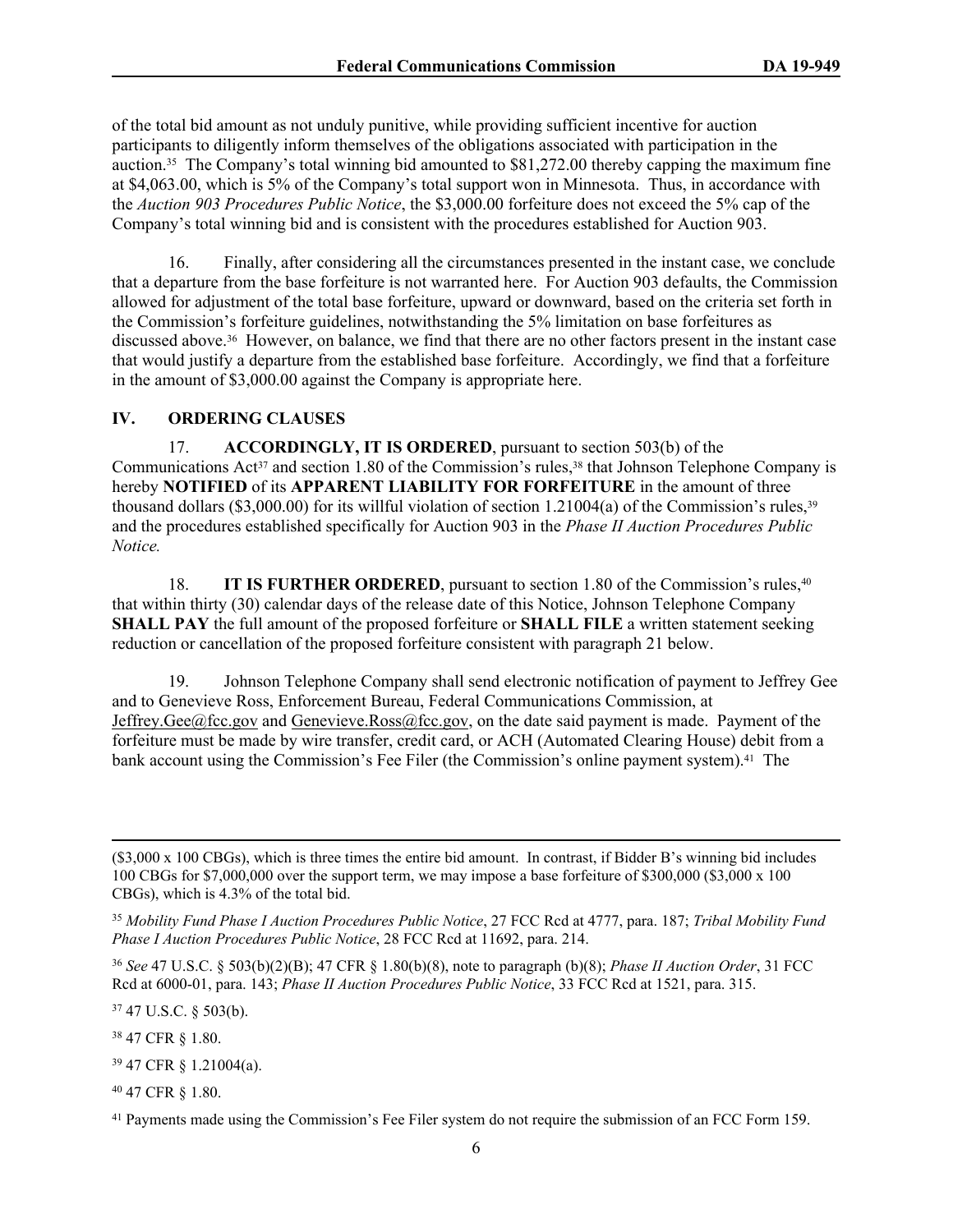Commission no longer accepts forfeiture payments by check or money order. Below are instructions that payors should follow based on the form of payment selected:<sup>42</sup>

- Payment by wire transfer must be made to ABA Number 021030004, receiving bank TREAS/NYC, and Account Number 27000001. A completed Form 159 must be faxed to the Federal Communications Commission at 202-418-2843 or e-mailed to RROGWireFaxes@fcc.gov on the same business day the wire transfer is initiated. Failure to provide all required information in Form 159 may result in payment not being recognized as having been received. When completing FCC Form 159, enter the Account Number in block number 23A (call sign/other ID), enter the letters "FORF" in block number 24A (payment type code), and enter in block number 11 the  $FRN(s)$  captioned above (Payor  $FRN$ ).<sup>43</sup> For additional detail and wire transfer instructions, go to [https://www.fcc.gov/licensing](https://www.fcc.gov/licensing-databases/fees/wire-transfer)[databases/fees/wire-transfer.](https://www.fcc.gov/licensing-databases/fees/wire-transfer)
- Payment by credit card must be made by using the Commission's Fee Filer website at <https://apps.fcc.gov/FeeFiler/login.cfm>. To pay by credit card, log in using the FRN captioned above. If payment must be split across FRNs, complete this process for each FRN. Next, select "Pay bills" on the Fee Filer Menu, and select the bill number associated with the NAL Account – the bill number is the NAL Account number with the first two digits excluded – and then choose the "Pay by Credit Card" option. Please note that there is a \$24,999.99 limit on credit card transactions.
- **•** Payment by ACH must be made by using the Commission's Fee Filer website at <https://apps.fcc.gov/FeeFiler/login.cfm>. To pay by ACH, log in using the FRN captioned above. If payment must be split across FRNs, complete this process for each FRN. Next, select "Pay bills" on the Fee Filer Menu and then select the bill number associated to the NAL Account – the bill number is the NAL Account number with the first two digits excluded – and choose the "Pay from Bank Account" option. Please contact the appropriate financial institution to confirm the correct Routing Number and the correct account number from which payment will be made and verify with that financial institution that the designated account has authorization to accept ACH transactions.

20. Any request for making full payment over time under an installment plan should be sent to: Chief Financial Officer—Financial Operations, Federal Communications Commission, 445 12th Street, SW, Room 1-A625, Washington, DC 20554.44 Questions regarding payment procedures should be directed to the Financial Operations Group Help Desk by phone, 1-877-480-3201, or by e-mail, ARINQUIRIES@fcc.gov.

21. The written statement seeking reduction or cancellation of the proposed forfeiture, if any, must include a detailed factual statement supported by appropriate documentation and affidavits pursuant to sections 1.16 and 1.80(f)(3) of the rules.<sup>45</sup> The written statement must be mailed to the Office of the Secretary, Federal Communications Commission, 445 12th Street, SW, Washington, DC 20554, ATTN: Enforcement Bureau, Investigations and Hearings Division, and must include the NAL/Account Number referenced in the caption. The statement must also be e-mailed to Jeffrey Gee and to Genevieve Ross,

<sup>&</sup>lt;sup>42</sup> For questions regarding payment procedures, please contact the Financial Operations Group Help Desk by phone at  $1-877-480-3201$  (option #6), or by e-mail at ARINOUIRIES@fcc.gov.

<sup>43</sup> Instructions for completing the form may be obtained at<http://www.fcc.gov/Forms/Form159/159.pdf>.

<sup>44</sup> *See* 47 CFR § 1.1914.

<sup>45</sup> 47 CFR §§ 1.16, 1.80(f)(3).